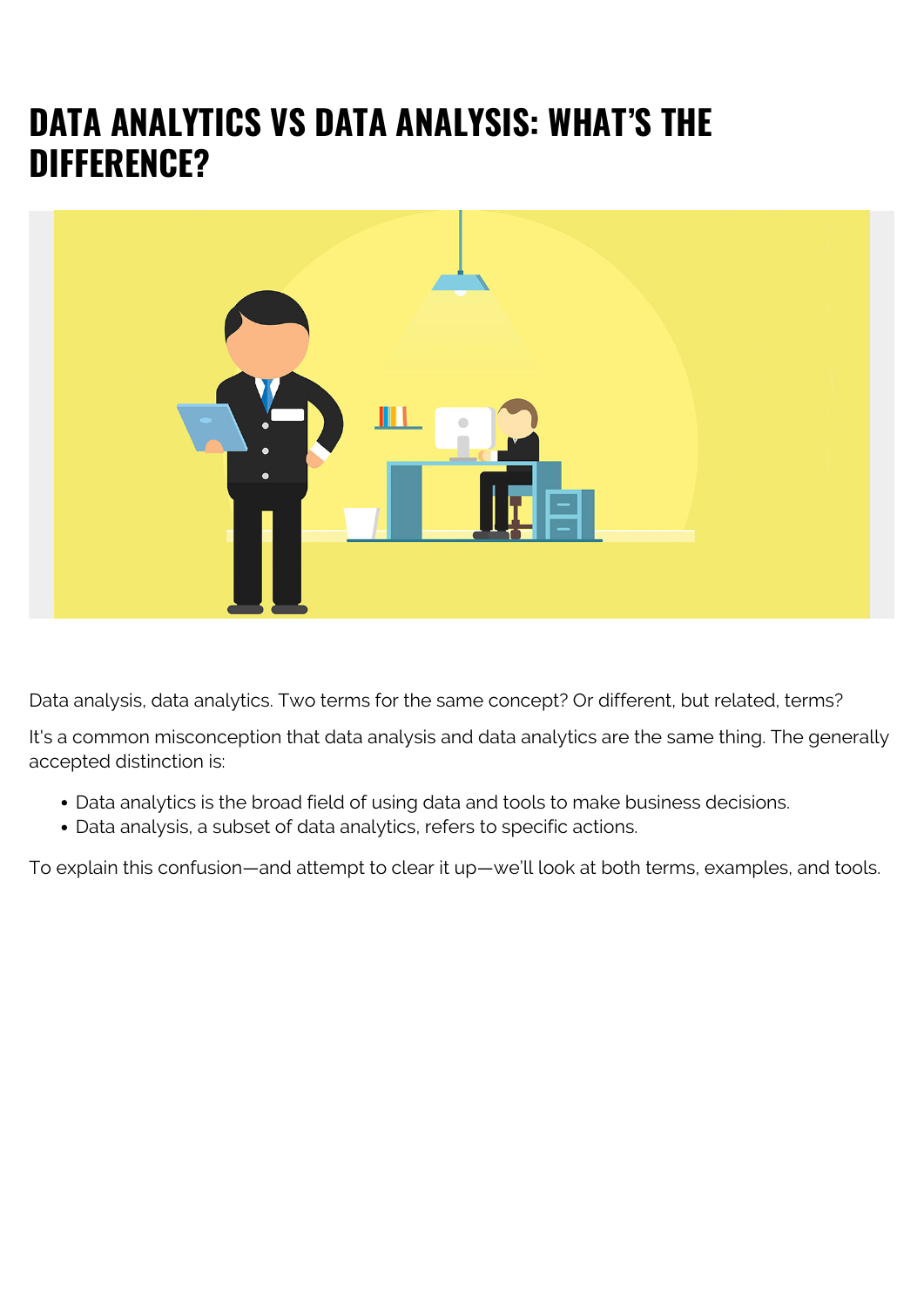

### **What is data analytics?**

Data analytics is a broad term that defines the concept and practice (or, perhaps science and art) of all activities related to data. The primary goal is for data experts, including [data scientists, engineers,](https://blogs.bmc.com/blogs/data-engineer-vs-data-scientist/) [and analysts](https://blogs.bmc.com/blogs/data-engineer-vs-data-scientist/), to make it easy for the rest of the business to access and understand these findings.

Data that sits raw, as-is, has no value. Instead, it's what you do with that data that provides value. Data analytics includes all the steps you take, both human- and machine-enabled, to discover, interpret, visualize, and tell the story of patterns in your data in order to drive business strategy and outcomes.

A successful data analytics practice can—should—provide a better strategy for where your business can go. When done well, data analytics can help you:

- Find trends
- Uncover opportunities
- Predict actions, triggers, or events
- Make decisions

Like any *[true practice](https://blogs.bmc.com/blogs/practice-vs-process/)*, data analytics is systematic, consisting of many computational and management steps. Experts stress the word "systematic". Being systematic is vital because data analytics uses many different activities and draws on all types and sizes of data sources.

Many subject areas comprise data analytics, including [data science, machine learning, and applied](https://blogs.bmc.com/blogs/practice-vs-process/) [statistics.](https://blogs.bmc.com/blogs/practice-vs-process/) One tangible result of a data analytics practice is likely well-planned reports that use data visualization to tell the story of the most salient points so that the rest of the business—who aren't data experts—can understand, develop, and adapt their strategies.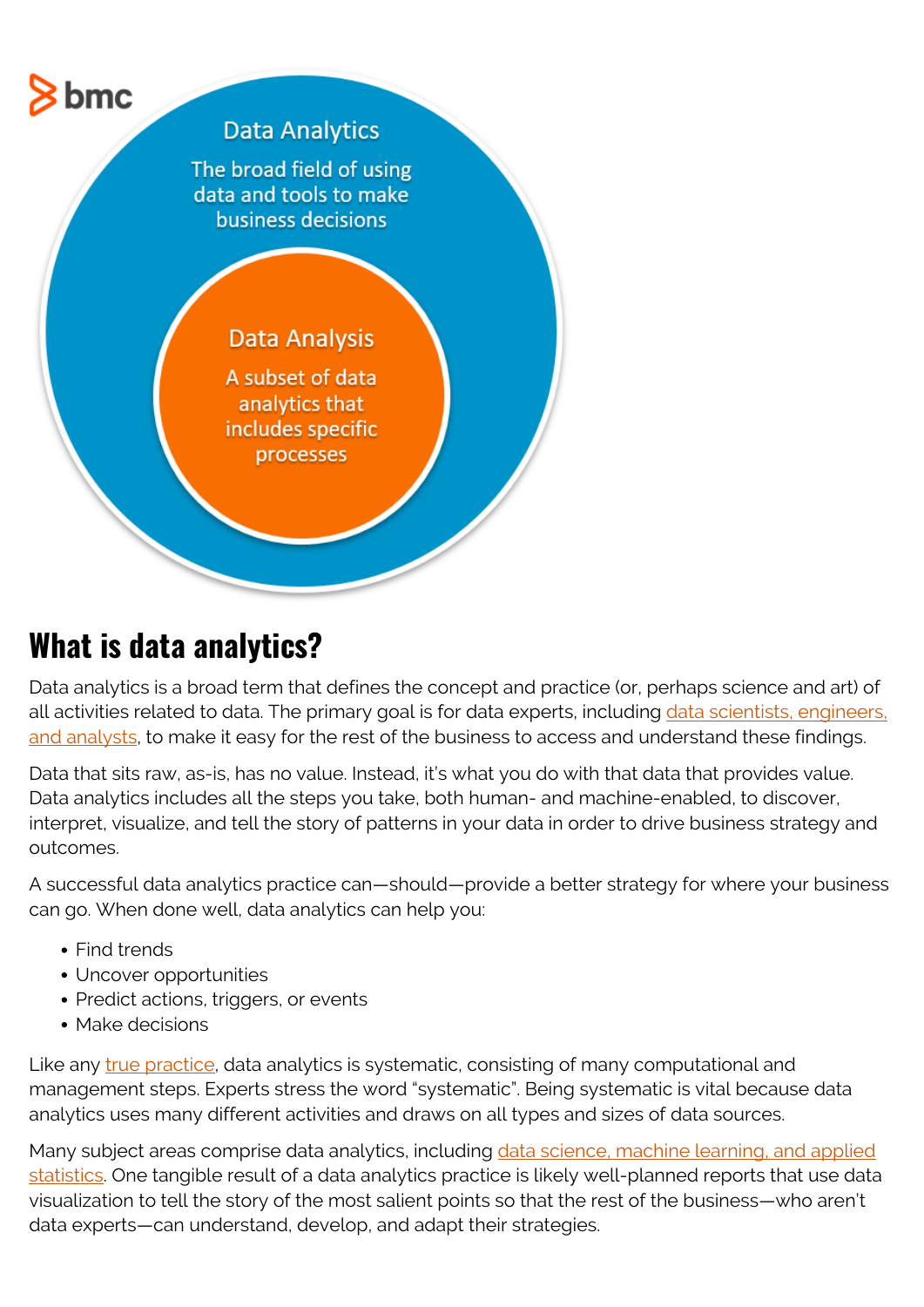Think of the many ways data analytics can highlight areas of opportunity for your business:

- Using facts, not guesses, to understand how your customers engage might mean you change your sales or marketing processes. A bakery might use its data to realize its demand for bread bowls increases in the winter—which means you don't need to discount the prices when demand is high.
- An increase in cyberattacks might mean you need to take proactive preventative measures.
- Data from a variety of loT devices in a certain environment, such as your server room, a power station, or a warehouse, could indicate whether you're providing the safety and reliability you need at the lowest cost possible.

#### **Processes in data analytics**

The [data](https://blogs.bmc.com/blogs/data-pipeline/) analytics practice encompasses many separate processes, which can comprise a data [pipeline](https://blogs.bmc.com/blogs/data-pipeline/):

- **Collecting and ingesting the data**
- **Categorizing the data** into [structured/unstructured forms,](https://blogs.bmc.com/blogs/structured-vs-unstructured-data/) which might also define next actions
- **Managing the data**, usually in [databases, data lakes, and/or data warehouses](https://blogs.bmc.com/blogs/data-lake-vs-data-warehouse-vs-database-whats-the-difference/)
- **Storing the data** in [hot, warm, or cold storage](https://blogs.bmc.com/blogs/cold-vs-hot-data-storage/)
- **Performing ETL** [\(extract, transform, load\)](https://blogs.bmc.com/blogs/what-is-etl-extract-transform-load-etl-explained/)
- **Analyzing the data** to extract patterns, trends, and insights
- **Sharing the data** to business users or consumers, often in a dashboard or via specific storage

# $\bm{\triangleright}$  bmc

#### **Data Pipeline**

How data is moved



#### **What is data analysis?**

Consider data analysis one slice of the data analytics pie. Data analysis consists of cleaning, transforming, modeling, and questioning data to find useful information. (It's generally agreed that other slices are other activities, from collection to storage to visualization.)

The act of data analysis is usually limited to a single, already prepared dataset. You'll inspect, arrange, and question the data. Today, in the 2020s, a software or "machine" usually does a first round of analysis, often directly in one of your databases or tools. But this is augmented by a human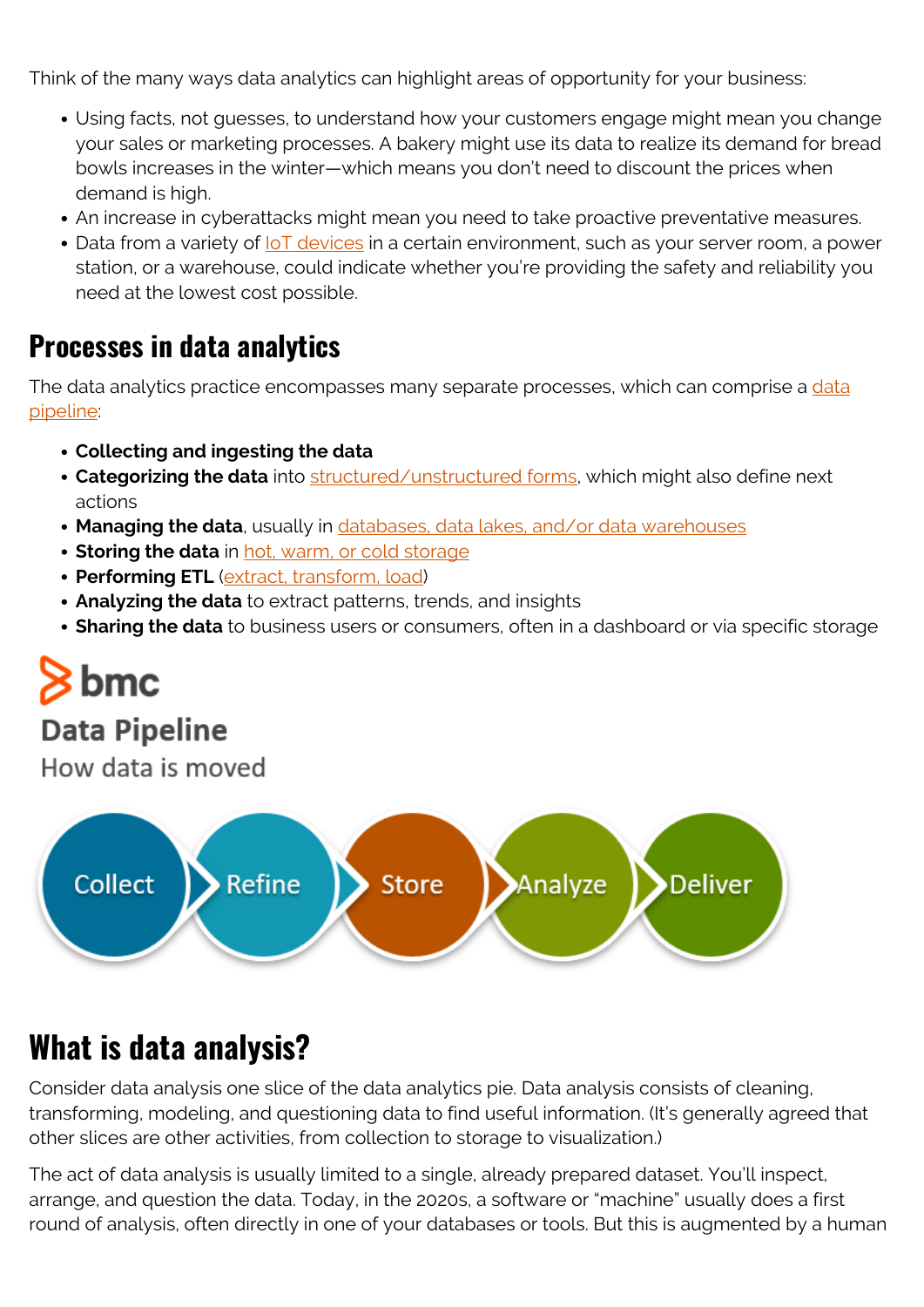who investigates and interrogates the data with more context.

When you're done analyzing a dataset, you'll turn to other data analytics activities to:

- Give others access to the data
- Present the data (ideally with data visualization or storytelling)
- Suggest actions to take based on the data

A vital point of data analysis is that the analysis already captures data, meaning data from the past.

#### **Type of data analysis**

There are many types of data analysis techniques. Here are the most well-known:

- **Text analysis.** This is also referred to as Data Mining. This method discovers a pattern in large form data sets using databases or other [data mining tools.](https://towardsdatascience.com/data-mining-tools-f701645e0f4c)
- **Statistical analysis.** This analysis answers "What happened?" by utilizing past data in dashboard form. Statistic analysis involves the collection, analysis, interpretation, presentation, and modeling of data.
- **Diagnostic analysis.** This analysis answers "Why did it happen?" by seeking the cause from the insights discovered during statistical analysis. This type of analysis is beneficial for identifying behavior patterns of data.
- **Predictive analysis.** This analysis suggests what is likely to happen by utilizing previous data. The [predictive analysis](https://blogs.bmc.com/blogs/machine-learning-vs-predictive-analytics/) makes predictions about future outcomes based on the data.
- **Prescriptive analysis.** This type of analysis combines the insights from text, statistical, diagnostic, and predictive analysis to determine the action(s) to take in order to solve a current problem or influence a decision.

Combine these different methods depending on the business need and decision-making process. Pieter Van Iperen, Managing Partner of [PWV Consultants](https://www.pwvconsultants.com/), uses the example of web traffic, which your company very likely tracks. You have tools in place to automatically collect and measure individual metrics within web traffic, such as:

- Location
- Activity per time of day
- Mobile vs PC
- Browsers in use

Each of those data points is a small part of the overall analysis. Then, humans perform further analysis to determine things like how to optimize your website to:

- Improve sales opportunities
- Reduce sales lead time
- Increase revenue

Analysis that is repeatable can often be converted into a new metric within your analytic platform.

# **Which is better?**

Brack Nelson, Marketing Manager at [Incrementors SEO Services](https://www.incrementors.com/), suggests that the outcome of data analytics is more encompassing and beneficial than the output of data analysis alone.